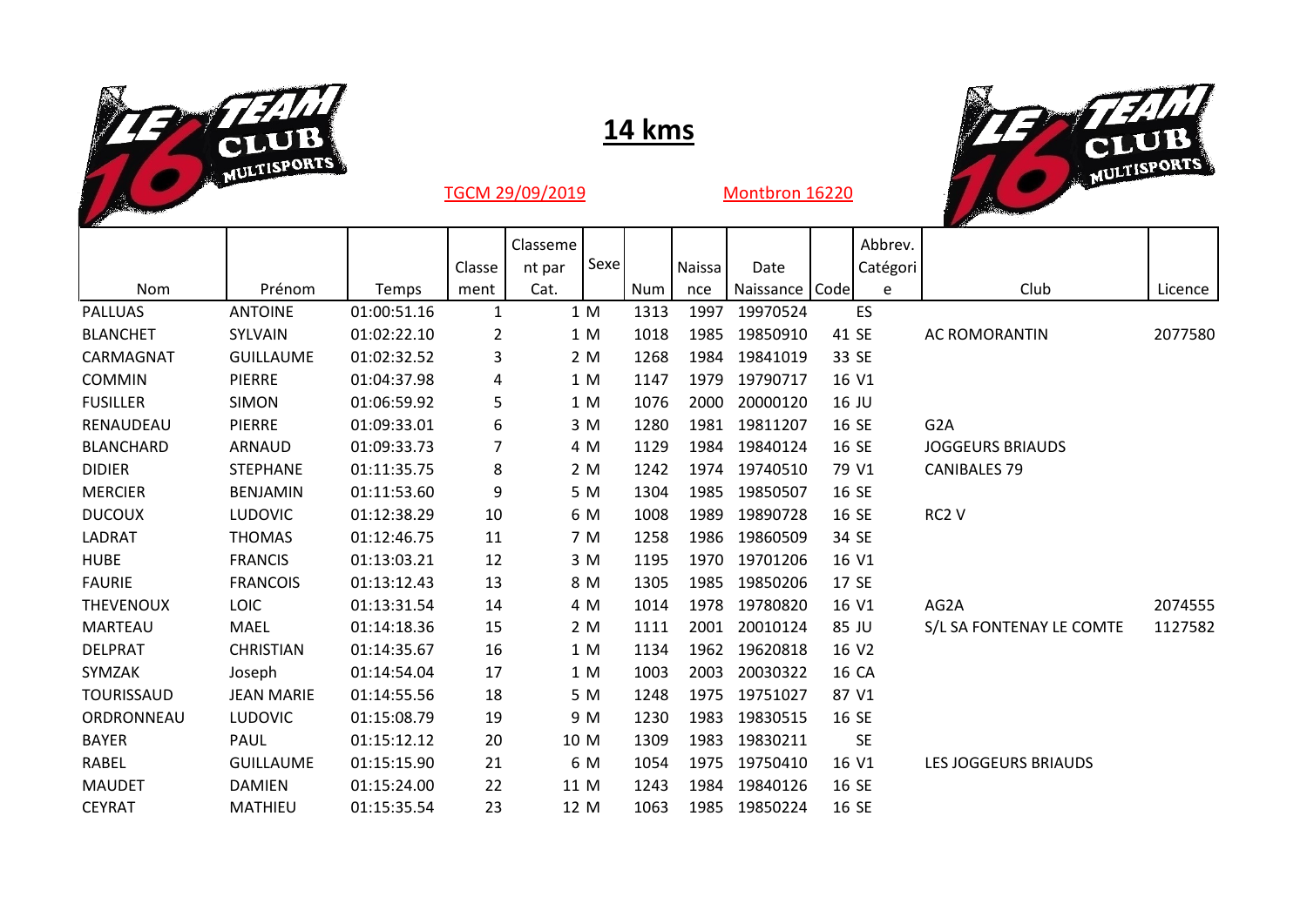| <b>BIARD</b>      | <b>OLIVIER</b>       | 01:15:39.76 | 24 | 7 M  | 1113 | 1976 19760531 | 16 V1 |                             |         |
|-------------------|----------------------|-------------|----|------|------|---------------|-------|-----------------------------|---------|
| <b>NOMPEIX</b>    | GAEL                 | 01:15:40.73 | 25 | 8 M  | 1193 | 1972 19720826 | 16 V1 |                             |         |
| <b>FUSILLER</b>   | <b>VINCENT</b>       | 01:15:47.74 | 26 | 9 M  | 1103 | 1973 19730413 | 16 V1 |                             |         |
| <b>CHEVALIER</b>  | <b>THEO</b>          | 01:17:08.00 | 27 | 13 M | 1218 | 1996 19960208 | 16 SE |                             |         |
| <b>DUBOIS</b>     | <b>JEREMIE</b>       | 01:17:09.38 | 28 | 10 M | 1300 | 1976 19761109 | 16 V1 | <b>JARNAC ATHL</b>          |         |
| <b>CHABANAIS</b>  | LAURENT              | 01:17:55.11 | 29 | 11 M | 1156 | 1971 19710504 | 16 V1 | <b>AGATHE ET PAUL</b>       |         |
| <b>CHERFALLOT</b> | <b>ESTELLE</b>       | 01:17:59.42 | 30 | 1 F  | 1244 | 1994 19940507 | 16 SE |                             |         |
| <b>SINGIER</b>    | <b>BENJAMIN</b>      | 01:18:14.19 | 31 | 14 M | 1097 | 1989 19890426 | 16 SE |                             |         |
| <b>JALLET</b>     | <b>JEAN PHILIPPE</b> | 01:18:31.81 | 32 | 2 M  | 1128 | 1967 19670624 | 16 V2 |                             |         |
| <b>THOLLOT</b>    | <b>JEROME</b>        | 01:19:13.47 | 33 | 12 M | 1231 | 1972 19721123 | 16 V1 | <b>FFCAM</b>                |         |
| <b>FAURIE</b>     | <b>JEAN FRANCOIS</b> | 01:19:32.21 | 34 | 13 M | 1177 | 1976 19760814 | 16 V1 | <b>TEAM SUBARU</b>          |         |
| <b>ROUIZI</b>     | TRISTAN              | 01:19:39.57 | 35 | 15 M | 1101 | 1992 19920801 | 24 SE |                             |         |
| <b>DELESTRE</b>   | SEBASTIEN            | 01:19:51.65 | 36 | 14 M | 1214 | 1979 19790206 | 17 V1 | <b>SVAA ANDILLY</b>         |         |
| PERILLAUD         | <b>JEROME</b>        | 01:19:58.66 | 37 | 16 M | 1210 | 1985 19850929 | 16 SE | G <sub>2</sub> A            | 2075973 |
| <b>RONGIONE</b>   | <b>VINCENT</b>       | 01:19:59.01 | 38 | 17 M | 1196 | 1986 19860619 | 16 SE | G <sub>2</sub> A            |         |
| <b>FAURIE</b>     | PIERRE               | 01:20:12.77 | 39 | 2 M  | 1178 | 2002 20020122 | 16 CA | <b>ES CHAMPNIERS</b>        |         |
| <b>LOYER</b>      | <b>JULIE</b>         | 01:20:32.49 | 40 | 2 F  | 1049 | 1993 19930601 | 56 SE | <b>FARTLECK</b>             |         |
| <b>DELOMME</b>    | <b>MAGALI</b>        | 01:20:32.71 | 41 | 3 F  | 1146 | 1984 19841023 | 16 SE | <b>JARNAC ATHL</b>          |         |
| <b>PERES</b>      | <b>AURELIE</b>       | 01:20:42.00 | 42 | 4 F  | 1228 | 1981 19810105 | 16 SE |                             |         |
| <b>BORDIER</b>    | ALEXANDRE            | 01:21:06.77 | 43 | 18 M | 1185 | 1989 19890818 | 16 SE |                             |         |
| MAZEAU            | ALEXANDRE            | 01:21:27.10 | 44 | 15 M | 1157 | 1978 19780126 | 24 V1 | <b>RUN TOGETHER NONTRON</b> |         |
| <b>TRIQUET</b>    | <b>ROMAIN</b>        | 01:21:44.37 | 45 | 19 M | 1245 | 1983 19830223 | 16 SE | <b>BADMINTON SORVINOISE</b> |         |
| <b>PLANCHET</b>   | <b>GHISLAIN</b>      | 01:21:50.10 | 46 | 3 M  | 1302 | 1965 19650628 | 16 V2 |                             |         |
| <b>DEVERS</b>     | <b>VICTORIEN</b>     | 01:21:57.71 | 47 | 20 M | 1257 | 1996 19960917 | 16 SE |                             |         |
| <b>CHAPEL</b>     | ERWAN                | 01:22:00.38 | 48 | 21 M | 1080 | 1987 19870705 | 94 SE | <b>CS SAINT MICHEL</b>      |         |
| <b>CLARK</b>      | JIM                  | 01:22:38.51 | 49 | 16 M | 1121 | 1970 19700423 | 16 V1 | G <sub>2</sub> A            | 1792006 |
| MARTINEAU         | <b>PATRICE</b>       | 01:23:19.38 | 50 | 4 M  | 1204 | 1965 19650801 | 16 V2 | JOGGING CLUB CHATEAUNEUF    |         |
| <b>VIGNAUD</b>    | <b>LIONEL</b>        | 01:23:25.27 | 51 | 17 M | 1294 | 1970 19700401 | 16 V1 | ACPD 16                     |         |
| CHABAUTY          | <b>MICKAEL</b>       | 01:23:26.27 | 52 | 18 M | 1072 | 1979 19790607 | 16 V1 |                             |         |
| ANDRE             | <b>FLAVIEN</b>       | 01:23:31.23 | 53 | 3 M  | 1141 | 2000 20000427 | 16 JU | <b>JARNAC ATHL</b>          |         |
| <b>RIFFAUD</b>    | <b>PETER</b>         | 01:23:32.50 | 54 | 19 M | 1306 | 1973 19730313 | 16 V1 | <b>CRYO 16</b>              |         |
| <b>DERET</b>      | <b>JONATHAN</b>      | 01:23:46.39 | 55 | 22 M | 1270 | 1983 19830619 | 17 SE |                             |         |
| LABAURIE          | <b>NICOLAS</b>       | 01:23:51.49 | 56 | 23 M | 1106 | 1985 19850918 | 24 SE |                             |         |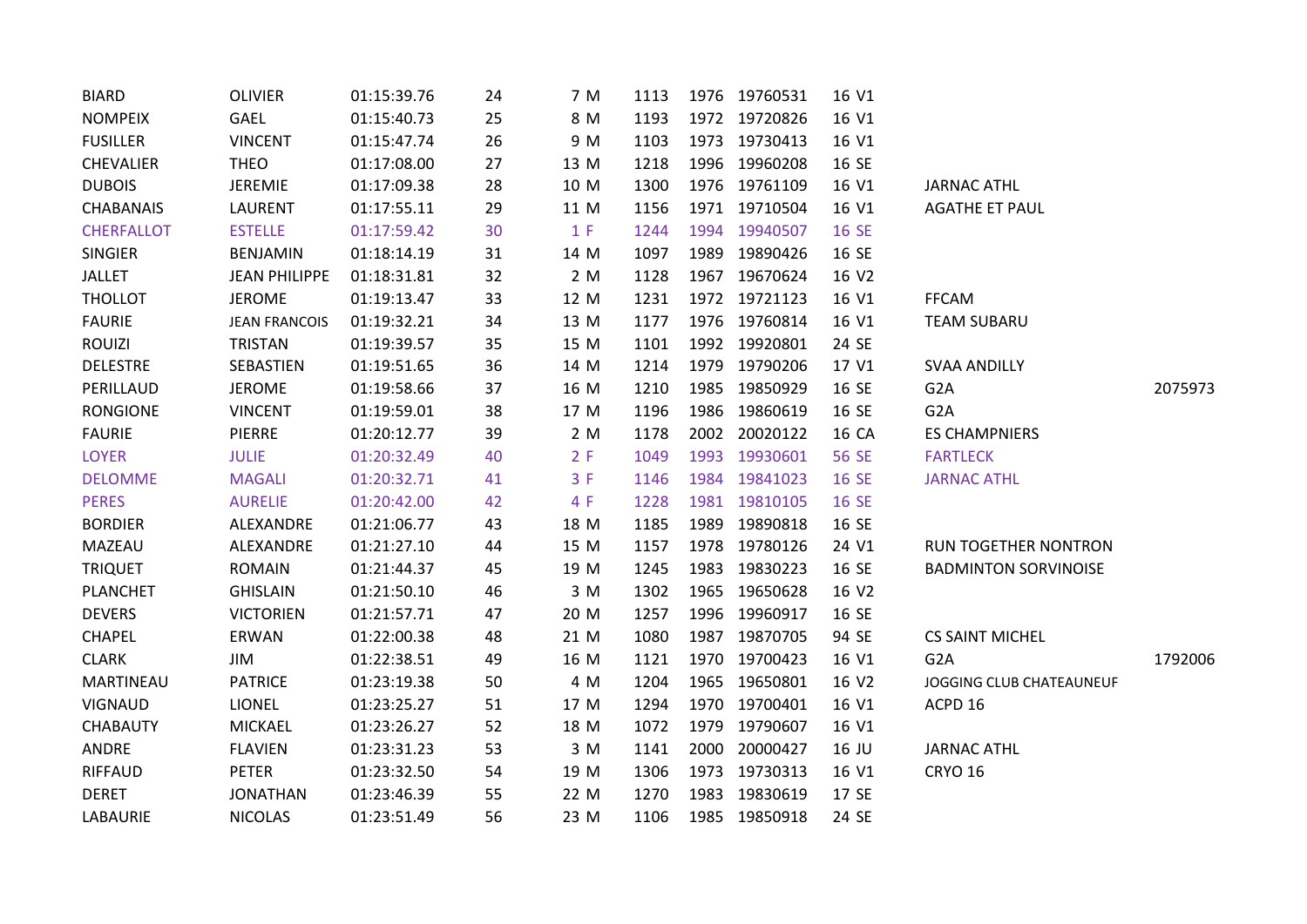| <b>SEGUIN</b>            | BENJAMIN        | 01:23:57.15 | 57 | 24 M | 1229 |      | 1988 19880810 | 16 SE     |                                |         |
|--------------------------|-----------------|-------------|----|------|------|------|---------------|-----------|--------------------------------|---------|
| RIMBAUD                  | MATTHIEU        | 01:24:06.46 | 58 | 25 M | 1078 |      | 1986 19860123 | 16 SE     |                                |         |
| <b>INVERNIZZI</b>        | <b>PHILIPPE</b> | 01:24:20.64 | 59 | 26 M | 1312 |      | 1981 19810609 | SE        |                                |         |
| <b>RODRIGUES</b>         | <b>KEVIN</b>    | 01:24:25.15 | 60 | 27 M | 1135 |      | 1990 19900123 | 16 SE     | <b>INTERSPORT</b>              |         |
| <b>JENNEPIN</b>          | <b>FREDERIC</b> | 01:24:26.96 | 61 | 5 M  | 1209 |      | 1968 19680726 | 16 V2     |                                |         |
| <b>BOUHEHORT</b>         | <b>MICHEL</b>   | 01:24:34.76 | 62 | 20 M | 1207 |      | 1971 19710922 | 16 V1     |                                |         |
| <b>BOUQUINET-ARDITTI</b> | <b>GAELLE</b>   | 01:24:35.44 | 63 | 5F   | 1075 |      | 1995 19950312 | 87 SE     |                                |         |
| <b>BIROT</b>             | GAEL            | 01:24:35.57 | 64 | 21 M | 1316 |      | 1973 19730121 | V1        |                                |         |
| <b>DECLERCQ</b>          | FABIEN          | 01:24:45.96 | 65 | 1 M  | 1162 |      | 1959 19590317 | 16 V3     |                                |         |
| DELAGE                   | <b>ROMAIN</b>   | 01:25:13.46 | 66 | 4 M  | 1022 |      | 2001 20010504 | 16 JU     | <b>ROC ATHLE</b>               |         |
| <b>DUPUY</b>             | JULIEN          | 01:25:27.18 | 67 | 28 M | 1158 |      | 1984 19841031 | 16 SE     | JOGGING CJUB LEROY SOMER       |         |
| <b>PERROGON</b>          | <b>FREDERIC</b> | 01:26:22.24 | 68 | 6 M  | 1192 |      | 1964 19640831 | 16 V2     | <b>COGNAC EXTREME AVENTURE</b> |         |
| LADRAT                   | REMI            | 01:26:35.98 | 69 | 29 M | 1303 |      | 1982 19821129 | 16 SE     |                                |         |
| <b>MOREAU</b>            | <b>JOHANN</b>   | 01:26:38.90 | 70 | 30 M | 1145 |      | 1985 19850704 | 16 SE     | CA PLASSAC                     |         |
| <b>DOLIMONT</b>          | <b>SAMUELA</b>  | 01:26:42.44 | 71 | 6 F  | 1189 |      | 1986 19861113 | 16 SE     | G <sub>2</sub> A               |         |
| <b>ROY</b>               | <b>OLIVIER</b>  | 01:27:13.39 | 72 | 31 M | 1140 |      | 1980 19800617 | 16 SE     | LES JOGGEURS BRIAUDS           |         |
| CADOU                    | <b>HUBERT</b>   | 01:27:32.45 | 73 | 32 M | 1164 | 1980 | 19800517      | 16 SE     | G2A TTH                        |         |
| <b>MALGOGNE</b>          | REMI            | 01:27:41.82 | 74 | 33 M | 1236 |      | 1984 19840226 | 16 SE     | <b>TOCARD TEAM</b>             |         |
| <b>DUPOUY</b>            | <b>DIDIER</b>   | 01:27:44.19 | 75 | 7 M  | 1253 |      | 1968 19680101 | 16 V2     | <b>JOGGUEURS BRIAUD</b>        |         |
| RICHARDAUD               | <b>BRUNO</b>    | 01:27:57.49 | 76 | 8 M  | 1143 |      | 1963 19630530 | 17 V2     | <b>COGNAC EXTREME AVENTURE</b> |         |
| <b>GOIZET</b>            | <b>PASCAL</b>   | 01:28:09.90 | 77 | 9 M  | 1293 |      | 1964 19640328 | 16 V2     | ACPD 16                        |         |
| <b>GOYER</b>             | SEBASTIEN       | 01:28:13.14 | 78 | 22 M | 1212 |      | 1973 19730103 | 16 V1     | SAVATE BOXE FRANCAISE          |         |
| <b>POMMIER</b>           | JEREMIE         | 01:28:16.12 | 79 | 34 M | 1105 |      | 1980 19800104 | 24 SE     |                                |         |
| <b>DERRIENNIC</b>        | <b>PHILIPPE</b> | 01:28:27.68 | 80 | 23 M | 1262 |      | 1974 19740910 | 16 V1     |                                |         |
| <b>MAURY</b>             | <b>JULIEN</b>   | 01:28:29.52 | 81 | 35 M | 1232 |      | 1983 19830605 | 87 SE     |                                |         |
| <b>MARIAUD</b>           | <b>JORDAN</b>   | 01:28:29.59 | 82 | 36 M | 1299 |      | 1990 19900623 | 87 SE     | <b>KM42</b>                    |         |
| <b>BARBIER</b>           | <b>LAURE</b>    | 01:28:36.32 | 83 | 7 F  | 1310 |      | 1990 19901025 | <b>SE</b> |                                |         |
| METREAU                  | PIERRE          | 01:28:42.35 | 84 | 10 M | 1045 |      | 1965 19650401 | 16 V2     | <b>CHANTERAC RUNNING TEAM</b>  |         |
| CHISSANON                | <b>FABIEN</b>   | 01:28:45.52 | 85 | 37 M | 1062 |      | 1982 19820928 | 16 SE     |                                |         |
| <b>BONNIN</b>            | <b>CLEMENCE</b> | 01:29:05.42 | 86 | 8 F  | 1311 |      | 1995 19951006 | 16 SE     |                                | 2196086 |
| <b>ROGGE</b>             | <b>MAXIME</b>   | 01:29:29.59 | 87 | 38 M | 1149 |      | 1990 19901121 | 16 SE     |                                |         |
| <b>BREAUX</b>            | <b>ERIC</b>     | 01:29:47.48 | 88 | 24 M | 1154 |      | 1972 19720402 | 16 V1     | G <sub>2</sub> A               |         |
| <b>GAUDIN</b>            | <b>RONAN</b>    | 01:29:50.72 | 89 | 39 M | 1132 |      | 1991 19910209 | 16 SE     |                                |         |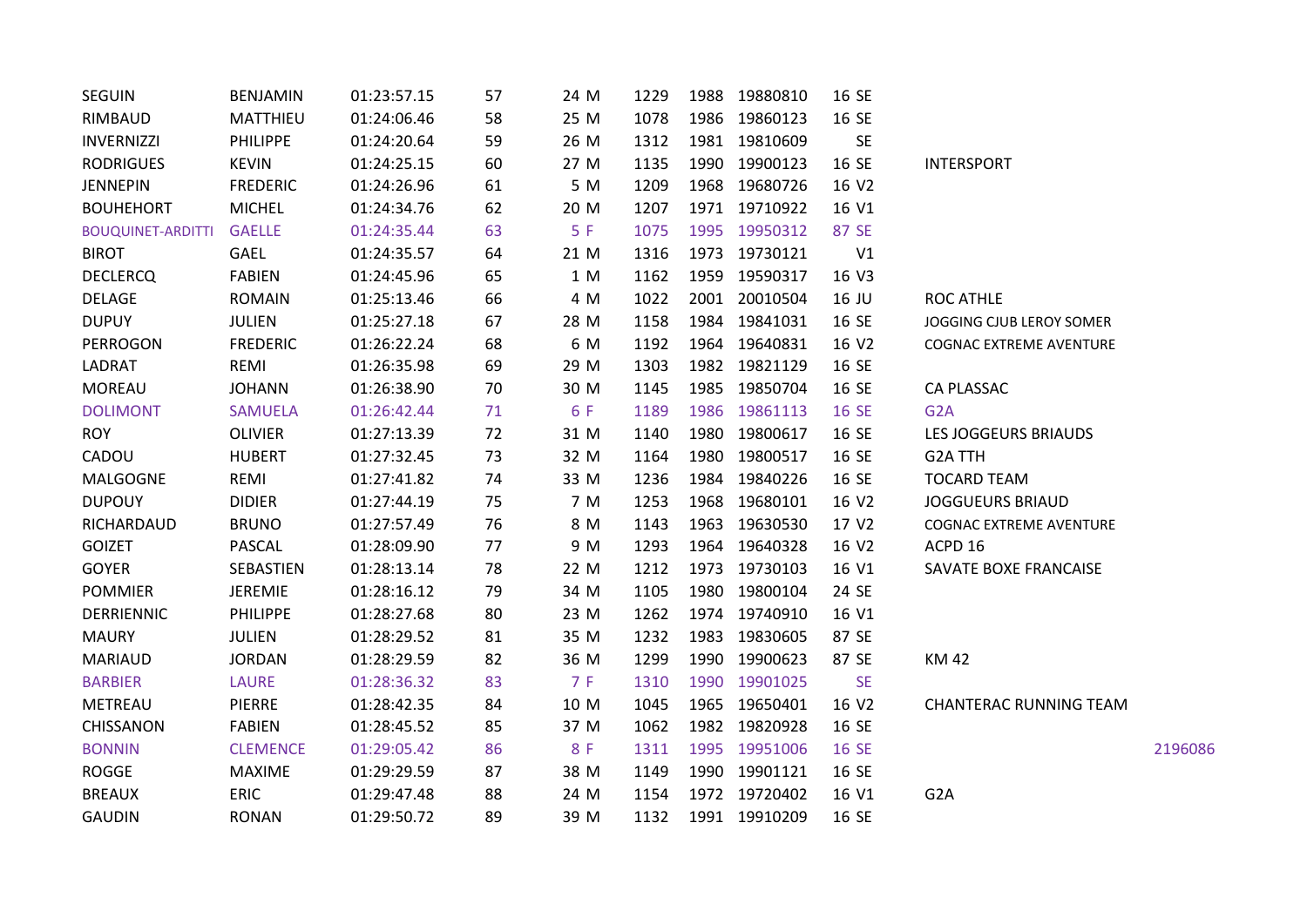| <b>PAILLOT</b>    | <b>JULIEN</b>      | 01:29:51.94 | 90  | 40 M | 1136 | 1991 19911205 | 16 SE             | <b>DECATHLON</b>            |         |
|-------------------|--------------------|-------------|-----|------|------|---------------|-------------------|-----------------------------|---------|
| <b>SIMONET</b>    | <b>ANTOINE</b>     | 01:29:52.67 | 91  | 41 M | 1036 | 1995 19951002 | 16 SE             |                             |         |
| <b>NAVARRO</b>    | <b>ANTOINE</b>     | 01:29:53.13 | 92  | 42 M | 1175 | 1984 19840608 | 16 SE             |                             |         |
| <b>MORELIERAS</b> | <b>CYRIL</b>       | 01:30:28.99 | 93  | 43 M | 1289 | 1982 19820522 | 24 SE             |                             |         |
| <b>GERBAUD</b>    | <b>NATHALIE</b>    | 01:30:32.63 | 94  | 1 F  | 1041 | 1964 19640209 | 16 V2             | FABB                        | 1883780 |
| <b>BONNEFOY</b>   | <b>JEROME</b>      | 01:30:33.89 | 95  | 25 M | 1118 | 1975 19750101 | 16 V1             |                             |         |
| <b>DILLOT</b>     | <b>DOMINIQUE</b>   | 01:30:41.80 | 96  | 11 M | 1206 | 1965 19650322 | 16 V2             | <b>JUST RUN CRYO 16</b>     |         |
| <b>ROCHE</b>      | <b>YVES</b>        | 01:31:18.89 | 97  | 12 M | 1240 | 1962 19620510 | 16 V2             | <b>JSA TRIATHLON</b>        |         |
| <b>GASQUETON</b>  | <b>PHILIPPE</b>    | 01:31:32.54 | 98  | 13 M | 1269 | 1964 19640205 | 16 V2             | <b>ASPTT DIRAC</b>          |         |
| <b>RAIMOND</b>    | <b>SANDRINE</b>    | 01:31:36.21 | 99  | 2 F  | 1125 | 1967 19670908 | 79 V <sub>2</sub> | <b>UAC BRIOUX</b>           |         |
| <b>CAILLAUD</b>   | <b>JULIETTE</b>    | 01:31:42.90 | 100 | 1 F  | 1261 | 1978 19780630 | 16 V1             |                             |         |
| CHENUDEAU         | <b>BENOIT</b>      | 01:32:16.27 | 101 | 44 M | 1067 | 1995 19950212 | 45 SE             |                             |         |
| <b>POITEVIN</b>   | <b>SANDRA</b>      | 01:32:19.52 | 102 | 9 F  | 1301 | 1981 19811222 | 16 SE             | <b>CLUB LOISIR MARTELL</b>  |         |
| SARDIN            | <b>JEAN CLAUDE</b> | 01:32:20.79 | 103 | 14 M | 1082 | 1963 19630809 | 16 V2             |                             |         |
| <b>MULMANN</b>    | <b>THOMAS</b>      | 01:32:26.05 | 104 | 26 M | 1028 | 1971 19711211 | 16 V1             |                             |         |
| MEERSSCHAERT      | <b>ROMAIN</b>      | 01:32:50.69 | 105 | 45 M | 1186 | 1990 19901222 | 16 SE             |                             |         |
| <b>BERTIN</b>     | <b>YANNICK</b>     | 01:32:56.19 | 106 | 27 M | 1199 | 1971 19710310 | 16 V1             |                             |         |
| <b>BERTIN</b>     | <b>AGNES</b>       | 01:32:56.45 | 107 | 2 F  | 1198 | 1971 19711111 | 16 V1             |                             |         |
| LEON              | <b>FABRICE</b>     | 01:32:58.95 | 108 | 28 M | 1314 | 1976 19760827 | V1                |                             |         |
| <b>GIBERT</b>     | <b>OLIVIER</b>     | 01:33:20.59 | 109 | 15 M | 1087 | 1967 19670419 | 16 V2             | <b>JOGGEURS BRIAUDS</b>     |         |
| <b>BONNET</b>     | <b>SANDRINE</b>    | 01:33:34.49 | 110 | 3 F  | 1295 | 1974 19740620 | 16 V1             | ACPD 16                     |         |
| <b>THOMAS</b>     | SEBASTIEN          | 01:33:46.24 | 111 | 29 M | 1235 | 1979 19790917 | 16 V1             |                             |         |
| <b>BREGEON</b>    | SYLVAIN            | 01:33:46.74 | 112 | 30 M | 1124 | 1974 19740712 | 24 V1             |                             |         |
| LOUINEAU          | <b>FRANCK</b>      | 01:33:47.77 | 113 | 2 M  | 1005 | 1958 19581217 | 17 V3             |                             |         |
| RAINAUD           | YANIS              | 01:34:12.12 | 114 | 5 M  | 1163 | 2000 20000319 | 16 JU             |                             |         |
| DELAGE            | ARNAUD             | 01:34:24.45 | 115 | 46 M | 1221 | 1987 19870828 | 16 SE             | <b>USAM</b>                 |         |
| <b>BERTHUIT</b>   | <b>HERVE</b>       | 01:34:24.46 | 116 | 31 M | 1098 | 1976 19760205 | 16 V1             | SPIRIDON 16                 |         |
| <b>COURTOIS</b>   | <b>FREDERIC</b>    | 01:34:33.16 | 117 | 16 M | 1029 | 1969 19691123 | 16 V2             |                             |         |
| <b>TROUVE</b>     | <b>AURELIEN</b>    | 01:35:06.79 | 118 | 32 M | 1266 | 1979 19790719 | 16 V1             |                             |         |
| <b>MAGUER</b>     | <b>GUYLAINE</b>    | 01:35:09.60 | 119 | 10 F | 1219 | 1988 19880702 | 24 SE             | <b>RUN PLAISIR</b>          |         |
| LEROY             | <b>NICOLAS</b>     | 01:35:23.87 | 120 | 47 M | 1274 | 1985 19850331 | 16 SE             |                             |         |
| <b>CLOUET</b>     | <b>SANDRA</b>      | 01:35:55.18 | 121 | 11F  | 1217 | 1987 19870501 | 16 SE             | LES TRITONS DU GRAND COGNAC |         |
| <b>RELLAND</b>    | <b>CAROLE</b>      | 01:35:55.39 | 122 | 1 F  | 1234 | 1958 19581026 | 87 V3             | <b>COURIR A AUDENGE</b>     |         |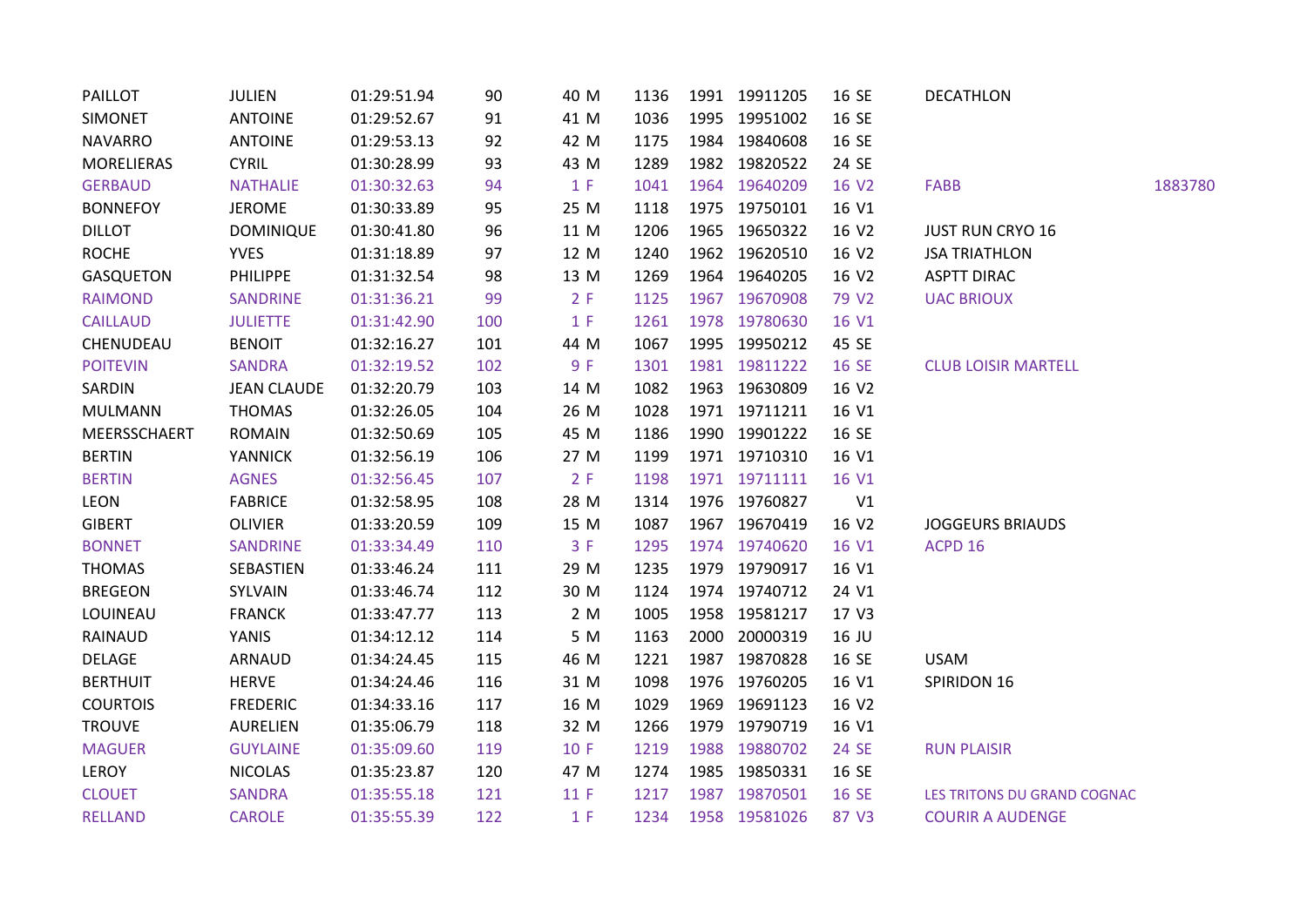| <b>GARNIER</b>    | <b>THIERRY</b>     | 01:36:07.08 | 123 | 33 M | 1074 | 1971 19710530 | 17 V1             | TEAM OUIN OUIN                   |         |
|-------------------|--------------------|-------------|-----|------|------|---------------|-------------------|----------------------------------|---------|
| <b>MARY</b>       | LILIAN             | 01:36:19.05 | 124 | 3 M  | 1099 | 2002 20020119 | 24 CA             |                                  |         |
| ARNAUD            | <b>THOMAS</b>      | 01:36:24.77 | 125 | 4 M  | 1077 | 2002 20020510 | 24 CA             |                                  |         |
| <b>TARDIEU</b>    | <b>DOMINIQUE</b>   | 01:36:26.58 | 126 | 34 M | 1288 | 1973 19730518 | 16 V1             |                                  |         |
| PATERSON          | <b>STEWART</b>     | 01:36:42.73 | 127 | 17 M | 1004 | 1962 19621115 | 16 V2             | CA PLASSAC                       |         |
| <b>RIO</b>        | <b>CATHRYN</b>     | 01:36:42.82 | 128 | 3 F  | 1035 | 1964 19640505 | 79 V <sub>2</sub> |                                  |         |
| <b>CARLIER</b>    | <b>CORENTIN</b>    | 01:36:43.93 | 129 | 48 M | 1265 | 1995 19950612 | 16 SE             |                                  |         |
| PERILLAUD         | <b>XAVIER</b>      | 01:36:51.65 | 130 | 35 M | 1108 | 1975 19751109 | 79 V1             |                                  | T239823 |
| <b>MARTIN</b>     | <b>JULIETTE</b>    | 01:36:59.58 | 131 | 1 F  | 1170 | 1998 19981229 | 86 ES             | <b>POITIERS RUNIVERSITY</b>      |         |
| <b>ROBINAUD</b>   | <b>JOSEPHINE</b>   | 01:36:59.84 | 132 | 12 F | 1220 | 1995 19950817 | 17 SE             | POITIERS RUNIVERSITY             |         |
| <b>BUREL</b>      | <b>VINCENT</b>     | 01:37:02.11 | 133 | 36 M | 1298 | 1971 19710420 | 16 V1             | <b>JOGGEURS BRIAUD</b>           |         |
| <b>GAUVIN</b>     | ERIC               | 01:37:11.73 | 134 | 37 M | 1088 | 1978 19781218 | 16 V1             |                                  |         |
| <b>GRELLIER</b>   | <b>CHRISTOPHE</b>  | 01:37:19.97 | 135 | 38 M | 1073 | 1972 19720420 | 16 V1             |                                  |         |
| <b>LORENZO</b>    | <b>NATHALIE</b>    | 01:37:20.81 | 136 | 4 F  | 1055 | 1979 19791020 | 16 V1             | <b>CA PLASSAC</b>                |         |
| <b>GAUTHIER</b>   | <b>CEDRIC</b>      | 01:37:20.85 | 137 | 39 M | 1139 | 1975 19750113 | 16 V1             |                                  |         |
| PICAUD            | <b>JEAN MICHEL</b> | 01:37:21.05 | 138 | 18 M | 1297 | 1962 19620607 | 16 V2             | ACDP 16                          |         |
| <b>PIGNON</b>     | <b>PHILIPPE</b>    | 01:37:30.54 | 139 | 19 M | 1213 | 1964 19641216 | 16 V2             | <b>ASPTT DIRAC</b>               |         |
| <b>VASSELIN</b>   | <b>CHRISTELLE</b>  | 01:37:56.64 | 140 | 5F   | 1188 | 1975 19750913 | 16 V1             | <b>AVENTURE RUNNING SEGONZAC</b> |         |
| <b>NAUCHE</b>     | <b>JEROME</b>      | 01:37:58.18 | 141 | 40 M | 1256 | 1974 19740420 | 16 V1             |                                  |         |
| <b>DELHOUME</b>   | <b>SYLVIE</b>      | 01:37:59.63 | 142 | 4 F  | 1090 | 1961 19611119 | 86 V2             | <b>LES GAZELLES FONTENOISES</b>  |         |
| <b>PALLUAS</b>    | <b>VIVIANE</b>     | 01:38:03.90 | 143 | 6 F  | 1172 | 1971 19710624 | 17 V1             | <b>AC SAINT PALAIS</b>           |         |
| <b>BOULESTEIX</b> | PIERRE             | 01:38:09.93 | 144 | 41 M | 1100 | 1972 19720122 | 16 V1             | <b>SDIS 16</b>                   |         |
| LANDREAUD         | <b>BRUNO</b>       | 01:38:13.82 | 145 | 3 M  | 1194 | 1958 19580920 | 16 V3             | G <sub>2</sub> A                 |         |
| <b>JUMEL</b>      | <b>VIRGINIE</b>    | 01:38:36.78 | 146 | 13 F | 1007 | 1989 19890502 | 16 SE             |                                  |         |
| WUILLEUMIER       | ARNAUD             | 01:38:52.68 | 147 | 42 M | 1182 | 1976 19760429 | 33 V1             |                                  |         |
| PENELLE           | <b>ANTOINE</b>     | 01:39:00.16 | 148 | 49 M | 1272 | 1986 19860619 | 16 SE             |                                  |         |
| <b>DAVIAUX</b>    | <b>ANNE LAURE</b>  | 01:39:13.07 | 149 | 14 F | 1273 | 1982 19820630 | 16 SE             |                                  |         |
| <b>GAUTRAU</b>    | <b>SANDRA</b>      | 01:39:16.37 | 150 | 7 F  | 1226 | 1975 19751021 | 16 V1             | <b>RAB</b>                       |         |
| <b>GUERRY</b>     | <b>GEORGES</b>     | 01:39:39.38 | 151 | 1 M  | 1039 | 1946 19461004 | 16 V4             | FABB                             | 220259  |
| <b>ALIX</b>       | <b>NICOLAS</b>     | 01:39:39.76 | 152 | 50 M | 1068 | 1991 19910422 | 16 SE             | <b>COGNAC AC</b>                 | 2097266 |
| <b>SIMONET</b>    | <b>JEROME</b>      | 01:39:43.73 | 153 | 43 M | 1037 | 1972 19720823 | 17 V1             |                                  |         |
| PELISSON          | <b>PATRICK</b>     | 01:39:57.18 | 154 | 4 M  | 1126 | 1956 19560115 | 24 V3             | <b>RUN TOGETHER</b>              |         |
| <b>BRUN</b>       | <b>FRANCIS</b>     | 01:40:13.27 | 155 | 20 M | 1179 | 1965 19650531 | 24 V <sub>2</sub> | <b>RUN TOGETHER</b>              |         |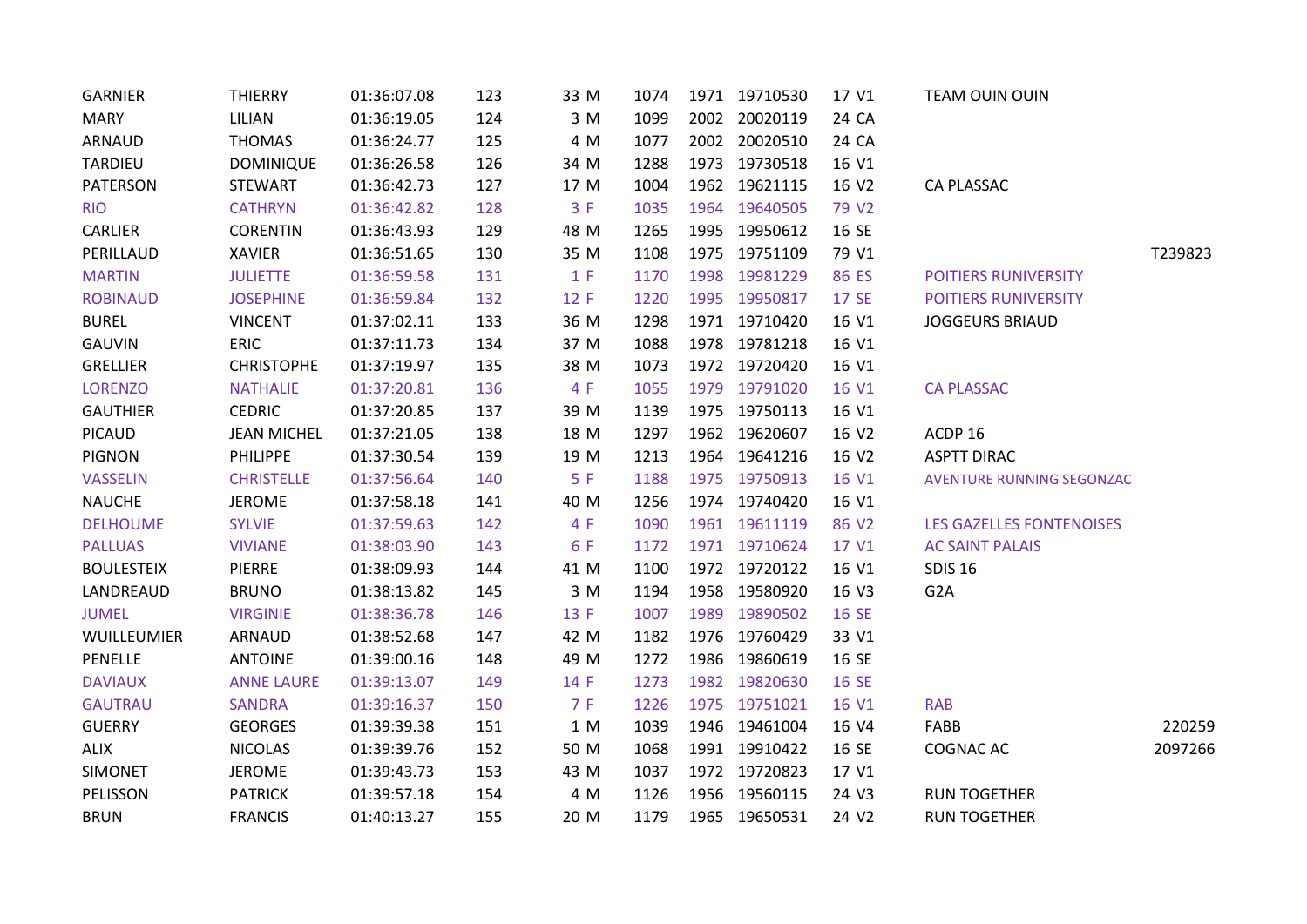| <b>CHAMOULAUD</b> | <b>SEVERINE</b>    | 01:40:19.24 | 156 | 8 F  | 1290 | 1973 19730926 | 16 V1             | ACPD <sub>16</sub>            |         |
|-------------------|--------------------|-------------|-----|------|------|---------------|-------------------|-------------------------------|---------|
| <b>BIGNON</b>     | <b>CHRISTINE</b>   | 01:40:20.46 | 157 | 9F   | 1052 | 1977 19771116 | 79 V1             | <b>LES GALOPINS POMPINOIS</b> |         |
| <b>REY</b>        | <b>DIDIER</b>      | 01:40:21.03 | 158 | 21 M | 1173 | 1962 19620713 | 17 V <sub>2</sub> | FABB                          | 1040926 |
| <b>MARET</b>      | DANY               | 01:40:24.98 | 159 | 51 M | 1064 | 1980 19800425 | 16 SE             |                               |         |
| <b>GRANDON</b>    | <b>JEAN MICHEL</b> | 01:40:34.80 | 160 | 22 M | 1215 | 1964 19640210 | 16 V2             | <b>ACNA</b>                   | 1379531 |
| <b>MORIN</b>      | <b>ANAIS</b>       | 01:40:40.67 | 161 | 15 F | 1307 | 1996 19960720 | <b>SE</b>         |                               |         |
| LAZERAND          | <b>ANTHONY</b>     | 01:40:56.63 | 162 | 52 M | 1271 | 1992 19920214 | 16 SE             |                               |         |
| CARRU             | <b>CEDRIC</b>      | 01:41:27.50 | 163 | 44 M | 1127 | 1973 19730710 | 24 V1             | <b>CACC RUNNING</b>           |         |
| <b>MARLOT</b>     | <b>PHILIPPE</b>    | 01:41:37.39 | 164 | 45 M | 1223 | 1970 19700311 | 17 V1             |                               |         |
| CHAGNAUD          | <b>CHRISTIAN</b>   | 01:41:43.84 | 165 | 23 M | 1200 | 1968 19681207 | 16 V2             |                               |         |
| <b>BONHOMME</b>   | <b>CAROLE</b>      | 01:41:57.05 | 166 | 10 F | 1042 | 1978 19780210 | 16 V1             | FABB                          | 1999777 |
| <b>BOUCHEZ</b>    | JEAN-FRANCOIS      | 01:42:06.72 | 167 | 46 M | 1070 | 1971 19710521 | 16 V1             | <b>JUST RUN FUN</b>           |         |
| <b>AUGRY</b>      | <b>JEROME</b>      | 01:42:28.14 | 168 | 47 M | 1286 | 1976 19760724 | 16 V1             |                               |         |
| LEMINEUR          | <b>OLIVIER</b>     | 01:42:46.57 | 169 | 48 M | 1284 | 1975 19750702 | 16 V1             |                               |         |
| <b>VOYER</b>      | <b>LAURIE</b>      | 01:42:50.03 | 170 | 11F  | 1315 | 1978 19780131 | V1                |                               |         |
| <b>RODTS</b>      | <b>JULIE</b>       | 01:42:51.25 | 171 | 16 F | 1264 | 1986 19860321 | 79 SE             | <b>CANIBALES 79</b>           |         |
| <b>LAMBRECHT</b>  | <b>AMANDINE</b>    | 01:42:55.05 | 172 | 17 F | 1115 | 1983 19830717 | 16 SE             | <b>CA PLASSAC</b>             |         |
| <b>BOURDHEIL</b>  | <b>GHISLAINE</b>   | 01:43:31.33 | 173 | 5F   | 1010 | 1962 19620703 | 86 V2             |                               |         |
| <b>MARTIN</b>     | <b>JESUS</b>       | 01:43:38.61 | 174 | 49 M | 1171 | 1970 19700601 | 16 V1             |                               |         |
| <b>CHUNLEAU</b>   | <b>SEVERINE</b>    | 01:44:02.49 | 175 | 12 F | 1096 | 1974 19740505 | 16 V1             |                               |         |
| LATHIERE          | <b>CORINNE</b>     | 01:44:15.79 | 176 | 13 F | 1291 | 1971 19710413 | 16 V1             | ACPD 16                       |         |
| RASSAT            | <b>FRANCK</b>      | 01:44:19.94 | 177 | 50 M | 1109 | 1971 19710908 | 16 V1             | <b>JC TAPONNAT</b>            |         |
| SUAU              | <b>MICHAEL</b>     | 01:44:45.58 | 178 | 51 M | 1167 | 1977 19770314 | 24 V1             | <b>STADIUM</b>                |         |
| SAMSON            | <b>MATHIAS</b>     | 01:45:17.69 | 179 | 52 M | 1151 | 1971 19710908 | 86 V1             |                               |         |
| EVENOU            | <b>GILLES</b>      | 01:45:21.33 | 180 | 53 M | 1296 | 1971 19710516 | 16 V1             | ACPD 16                       |         |
| <b>LABRUNIE</b>   | <b>CHRISTELLE</b>  | 01:45:22.98 | 181 | 14 F | 1130 | 1979 19791010 | 16 V1             | <b>JOGGEURS BRIAUDS</b>       |         |
| <b>TARDIEU</b>    | <b>JEAN YVES</b>   | 01:45:28.94 | 182 | 54 M | 1276 | 1972 19720513 | 16 V1             | <b>ASPTT DIRAC</b>            |         |
| <b>BRY</b>        | <b>MARTINE</b>     | 01:45:37.20 | 183 | 2 F  | 1019 | 1959 19591201 | 16 V3             | <b>CA PLASSAC</b>             | 368664  |
| LAFOREST          | <b>CHRISTIAN</b>   | 01:45:41.33 | 184 | 24 M | 1277 | 1963 19630328 | 16 V <sub>2</sub> | <b>ASPTT DIRAC</b>            |         |
| <b>BREAUX</b>     | <b>CHRISTELLE</b>  | 01:45:44.42 | 185 | 15 F | 1155 | 1973 19730109 | 16 V1             |                               |         |
| <b>MONGET</b>     | <b>CECILE</b>      | 01:45:46.60 | 186 | 16 F | 1190 | 1974 19741022 | 16 V1             |                               |         |
| <b>BERNARD</b>    | <b>SYLVIE</b>      | 01:46:04.48 | 187 | 6 F  | 1089 | 1969 19690411 | 16 V <sub>2</sub> |                               |         |
| <b>DELAMAIRE</b>  | <b>CHRISTINE</b>   | 01:46:06.08 | 188 | 17 F | 1040 | 1972 19720801 | 16 V1             | <b>FABB</b>                   | 2065735 |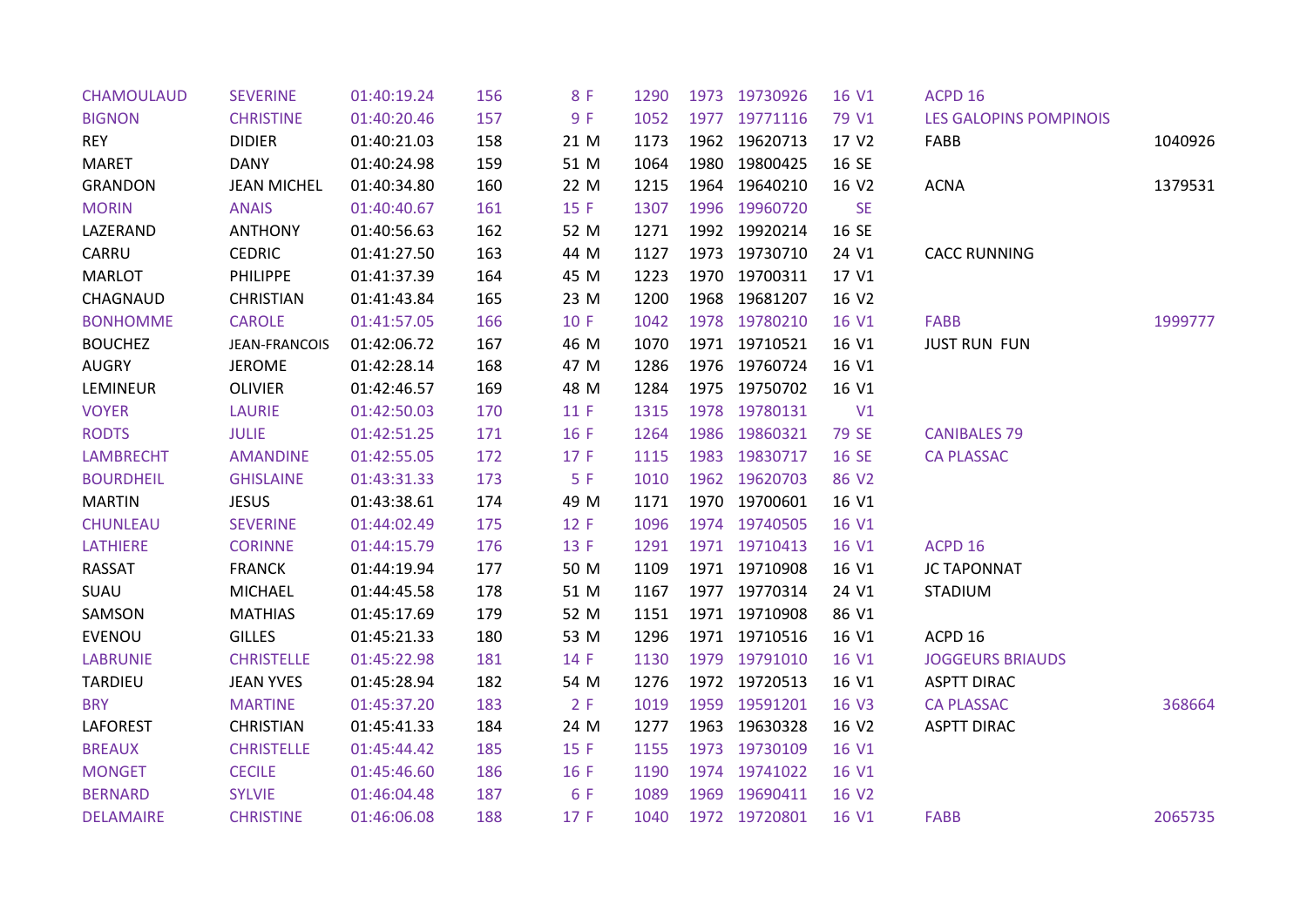| <b>PERES</b>      | <b>BERTRAND</b>   | 01:46:17.09 | 189 | 55 M | 1227 |      | 1975 19750412 | 16 V1        |                                  |
|-------------------|-------------------|-------------|-----|------|------|------|---------------|--------------|----------------------------------|
| <b>TRAUMAT</b>    | <b>THIERRY</b>    | 01:46:17.97 | 190 | 25 M | 1252 |      | 1965 19650808 | 87 V2        | <b>VERNEUIL OXYGENE</b>          |
| <b>ROSEL</b>      | <b>VINCENT</b>    | 01:46:19.41 | 191 | 56 M | 1119 |      | 1975 19750912 | 16 V1        | SDIS16                           |
| <b>TALINEAU</b>   | <b>ADRIEN</b>     | 01:46:21.23 | 192 | 53 M | 1201 | 1985 | 19850608      | 17 SE        |                                  |
| <b>PRIOUR</b>     | <b>MARINE</b>     | 01:46:29.73 | 193 | 1 F  | 1165 | 2001 | 20010126      | 24 JU        | <b>TEAM GC</b>                   |
| <b>PRIOUR</b>     | <b>CHRISTOPHE</b> | 01:46:29.88 | 194 | 57 M | 1166 | 1977 | 19770307      | 24 V1        | <b>TEAM GC</b>                   |
| <b>VERDON</b>     | <b>MELANIE</b>    | 01:46:34.85 | 195 | 18 F | 1093 | 1980 | 19800319      | <b>79 SE</b> | <b>GALOPINS POMPINOIS</b>        |
| <b>VERDON</b>     | <b>ANTHONY</b>    | 01:46:35.28 | 196 | 58 M | 1092 |      | 1975 19750525 | 79 V1        | <b>GALOPINS POMPINOIS</b>        |
| <b>SARDIN</b>     | <b>JEANNINE</b>   | 01:46:38.66 | 197 | 7 F  | 1084 |      | 1967 19670704 | 16 V2        |                                  |
| <b>BOLTEAU</b>    | <b>MAURICE</b>    | 01:46:38.85 | 198 | 5 M  | 1117 |      | 1951 19511001 | 16 V3        | <b>TEC LIMOUSINE</b>             |
| <b>DECONNINCK</b> | <b>MARYLINE</b>   | 01:46:41.08 | 199 | 19 F | 1208 |      | 1989 19890621 | 16 SE        |                                  |
| VALLADE           | <b>BRUNO</b>      | 01:46:47.89 | 200 | 59 M | 1094 |      | 1975 19750506 | 16 V1        |                                  |
| <b>DELESTRE</b>   | <b>VIRGINIE</b>   | 01:47:04.76 | 201 | 18 F | 1203 |      | 1979 19790206 | 17 V1        |                                  |
| <b>DELESTRE</b>   | <b>SANDRINE</b>   | 01:47:05.00 | 202 | 19 F | 1168 |      | 1978 19780223 | 16 V1        | <b>STADIUM</b>                   |
| <b>MORIN</b>      | <b>FRANCK</b>     | 01:47:06.69 | 203 | 54 M | 1009 |      | 1982 19820813 | 16 SE        |                                  |
| <b>ROUGIER</b>    | PIERRE            | 01:47:10.80 | 204 | 55 M | 1250 |      | 1987 19870716 | 16 SE        |                                  |
| MALLEREAU         | SAMUEL            | 01:47:23.43 | 205 | 60 M | 1281 |      | 1973 19730513 | 16 V1        | <b>TLSA</b>                      |
| <b>DERVAUX</b>    | MATHIEU           | 01:47:55.55 | 206 | 5 M  | 1017 |      | 2002 20020110 | 86 CA        |                                  |
| <b>BOURSIER</b>   | <b>VIRGINIE</b>   | 01:47:57.26 | 207 | 20 F | 1249 |      | 1976 19760826 | 79 V1        | <b>SPIRIDON MELLOIS</b>          |
| <b>CHAUVET</b>    | <b>CATHY</b>      | 01:48:00.81 | 208 | 21 F | 1237 |      | 1975 19750509 | 16 V1        | <b>AVENTURE RUNNING SEGONZAC</b> |
| <b>BEL</b>        | <b>THIERRY</b>    | 01:48:01.13 | 209 | 8 F  | 1239 | 1968 | 19680930      | 16 V2        | <b>AVENTURE RUNNING SEGONZAC</b> |
| <b>MERON</b>      | <b>CHRISTIAN</b>  | 01:48:21.80 | 210 | 26 M | 1246 |      | 1968 19680119 | 16 V2        | LES RAPID DE LA BOEME            |
| DE LA CRUZ        | <b>VOLODIA</b>    | 01:48:21.93 | 211 | 6 M  | 1152 | 1958 | 19580621      | 16 V3        | LES JOGGEURS BRIAUDS             |
| <b>LAVIGNE</b>    | <b>CAROLINE</b>   | 01:48:30.43 | 212 | 22 F | 1044 |      | 1979 19791016 | 23 V1        | <b>SAM GUERET</b>                |
| <b>SCHITTLY</b>   | <b>DORIAN</b>     | 01:48:42.48 | 213 | 6 M  | 1180 |      | 2002 20020703 | 16 CA        |                                  |
| <b>CHARTREUX</b>  | <b>CECILE</b>     | 01:49:14.08 | 214 | 23 F | 1056 |      | 1973 19730623 | 16 V1        |                                  |
| <b>LEBRUN</b>     | <b>VERONIQUE</b>  | 01:49:59.01 | 215 | 20 F | 1114 |      | 1982 19820614 | 85 SE        | <b>CAP ALOUETTES</b>             |
| <b>GAUVRIT</b>    | <b>FLORENCE</b>   | 01:49:59.46 | 216 | 9 F  | 1051 |      | 1965 19650615 | 85 V2        | <b>CAP ALOUETTES</b>             |
| RAMBAUD           | <b>MARTIAL</b>    | 01:50:02.53 | 217 | 61 M | 1148 |      | 1972 19720121 | 16 V1        |                                  |
| PASSEDAT          | <b>FABRICE</b>    | 01:50:43.20 | 218 | 62 M | 1150 |      | 1973 19730422 | 16 V1        | ARA                              |
| LELIEVRE          | PASCAL            | 01:50:48.88 | 219 | 27 M | 1110 |      | 1961 19610726 | 16 V2        | SPIRIDON 16                      |
| <b>SIX</b>        | <b>ISABELLE</b>   | 01:51:39.80 | 220 | 24 F | 1287 |      | 1971 19710804 | 87 V1        | <b>VERNEUIL OXYGENE</b>          |
| <b>GRAVAT</b>     | <b>JULIEN</b>     | 01:51:39.86 | 221 | 56 M | 1283 |      | 1988 19881107 | 16 SE        |                                  |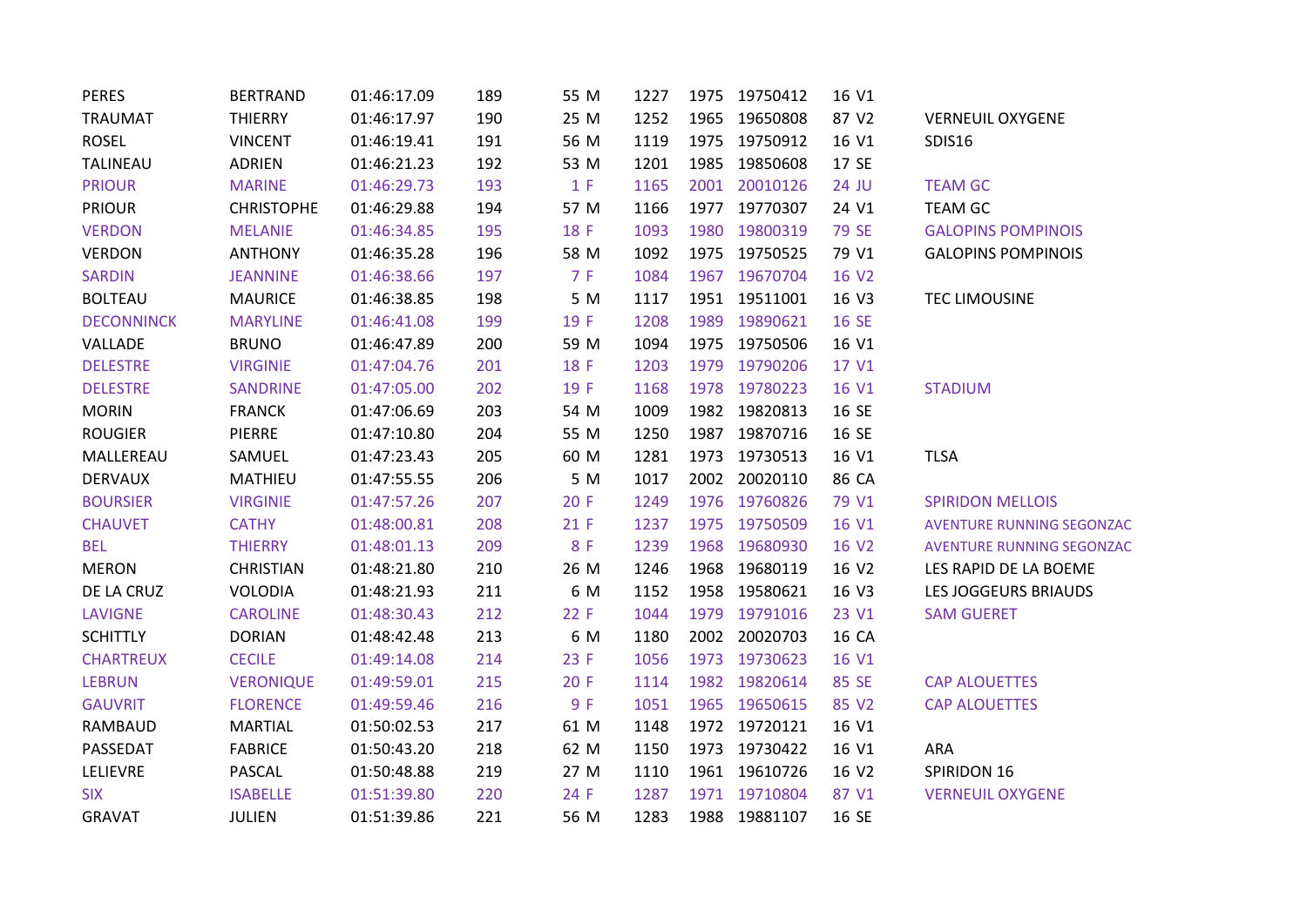| <b>GUILBAUD</b>       | <b>CLAIRE</b>       | 01:52:27.93 | 222 | 21 F | 1211 |      | 1995 19950927 | 44 SE        |                                |
|-----------------------|---------------------|-------------|-----|------|------|------|---------------|--------------|--------------------------------|
| <b>BOUCHET</b>        | <b>MARIE NOELLE</b> | 01:52:28.13 | 223 | 25 F | 1292 |      | 1972 19720726 | 16 V1        | ACPD 16                        |
| <b>BABIN</b>          | <b>EVE</b>          | 01:52:34.91 | 224 | 22 F | 1086 |      | 1991 19910321 | 79 SE        |                                |
| <b>BOURSIER</b>       | <b>DAMIEN</b>       | 01:52:34.96 | 225 | 63 M | 1085 |      | 1975 19750903 | 79 V1        |                                |
| <b>BENAMIRA</b>       | YAZID               | 01:52:50.10 | 226 | 28 M | 1027 | 1968 | 19680516      | 16 V2        |                                |
| <b>BOURIN</b>         | PATRICE THIERRY     | 01:52:50.19 | 227 | 29 M | 1012 | 1964 | 19641230      | 16 V2        |                                |
| <b>BICHE</b>          | <b>ANNIE</b>        | 01:53:02.00 | 228 | 10 F | 1083 |      | 1960 19600601 | 16 V2        | <b>JOGGEURS BRIAUDS</b>        |
| PERROCHEAU            | <b>CHRISTELLE</b>   | 01:53:28.16 | 229 | 26 F | 1138 |      | 1970 19700111 | 16 V1        | <b>CREDIT AGRICOLE</b>         |
| <b>RICHARDAUD</b>     | <b>SYLVIE</b>       | 01:53:32.90 | 230 | 11 F | 1142 |      | 1966 19660223 | 17 V2        | <b>COGNAC EXTREME AVENTURE</b> |
| <b>BOUTOT-EYLLIER</b> | <b>STEPHANIE</b>    | 01:53:33.79 | 231 | 27 F | 1102 |      | 1978 19780914 | 24 V1        | <b>CACC RUNNING</b>            |
| <b>PICARD</b>         | SEBASTIEN           | 01:53:35.55 | 232 | 64 M | 1131 |      | 1975 19751210 | 16 V1        |                                |
| <b>SAUMON</b>         | <b>VERONIQUE</b>    | 01:53:43.00 | 233 | 12 F | 1259 |      | 1967 19670301 | 16 V2        | <b>SPIRIDON 16</b>             |
| <b>GASCHET</b>        | <b>FRANCK</b>       | 01:53:55.00 | 234 | 30 M | 1238 | 1968 | 19680831      | 16 V2        | G <sub>2</sub> A               |
| <b>CACHOT</b>         | <b>VANESSA</b>      | 01:54:02.00 | 235 | 23 F | 1079 | 1981 | 19810424      | <b>16 SE</b> |                                |
| <b>PERROGON</b>       | <b>DOMINIQUE</b>    | 01:54:09.72 | 236 | 13 F | 1191 |      | 1964 19640929 | 16 V2        | <b>COGNAC EXTREME AVENTURE</b> |
| <b>PIECHNIK</b>       | <b>MAEVA</b>        | 01:54:15.00 | 237 | 2 F  | 1107 |      | 1998 19980710 | 16 ES        |                                |
| <b>BRACHET</b>        | <b>BRUNO</b>        | 01:54:18.00 | 238 | 31 M | 1046 |      | 1962 19620311 | 16 V2        | <b>CHARENTE FREE TRAIL</b>     |
| <b>DEL PUPPO</b>      | <b>CHRISTIAN</b>    | 01:54:23.00 | 239 | 32 M | 1122 |      | 1961 19610112 | 23 V2        | <b>SAM GUERET</b>              |
| <b>BAYNAUD</b>        | <b>JESSIE</b>       | 01:54:32.00 | 240 | 24 F | 1013 |      | 1992 19920317 | 16 SE        |                                |
| <b>BODIN</b>          | <b>VERONIQUE</b>    | 01:54:42.00 | 241 | 14 F | 1091 |      | 1961 19611218 | 17 V2        | <b>S/L SC SURGERES</b>         |
| ROULLET-RENOLEAU      | <b>FRANCOIS</b>     | 01:55:10.00 | 242 | 57 M | 1038 | 1984 | 19840512      | 16 SE        |                                |
| <b>RAHMANI</b>        | <b>RACHID</b>       | 01:55:36.00 | 243 | 65 M | 1144 |      | 1971 19710524 | 16 V1        |                                |
| CRACIUNICA            | VALENTIN            | 01:55:48.00 | 244 | 33 M | 1282 | 1969 | 19690110      | 16 V2        |                                |
| <b>MENTION</b>        | <b>PHILIPPE</b>     | 01:56:12.00 | 245 | 34 M | 1278 |      | 1962 19620118 | 16 V2        | <b>ASPTT DIRAC</b>             |
| <b>KAPP</b>           | <b>ANNE</b>         | 01:57:15.45 | 246 | 15 F | 1184 | 1969 | 19690707      | 16 V2        |                                |
| <b>LECERF</b>         | <b>VALERIE</b>      | 01:57:32.98 | 247 | 28 F | 1241 |      | 1970 19700719 | 24 V1        |                                |
| <b>DIDIER</b>         | <b>STEPHANIE</b>    | 01:57:36.43 | 248 | 29 F | 1205 |      | 1975 19750515 | 79 V1        | <b>CANIBALES 79</b>            |
| <b>TIENTCHEU</b>      | <b>MATHIAS</b>      | 01:58:27.16 | 249 | 35 M | 1263 | 1967 | 19670429      | 16 V2        | <b>JC LEROY</b>                |
| <b>DUFOURNEAU</b>     | <b>LEA</b>          | 01:58:45.13 | 250 | 25 F | 1047 | 1984 | 19840911      | 87 SE        |                                |
| <b>GILARDIT</b>       | <b>JENNY</b>        | 01:58:45.22 | 251 | 26 F | 1187 |      | 1982 19820831 | 16 SE        |                                |
| RAIMOND               | <b>PATRICK</b>      | 01:59:36.51 | 252 | 36 M | 1095 | 1960 | 19601112      | 79 V2        | <b>UCA BRIOUX</b>              |
| <b>BERNARD</b>        | <b>THEO</b>         | 01:59:44.08 | 253 | 2 M  | 1123 | 1998 | 19980907      | 16 ES        |                                |
| <b>BERNARD</b>        | <b>DENIS</b>        | 01:59:44.42 | 254 | 37 M | 1081 |      | 1963 19630710 | 16 V2        | <b>FEUILLADE</b>               |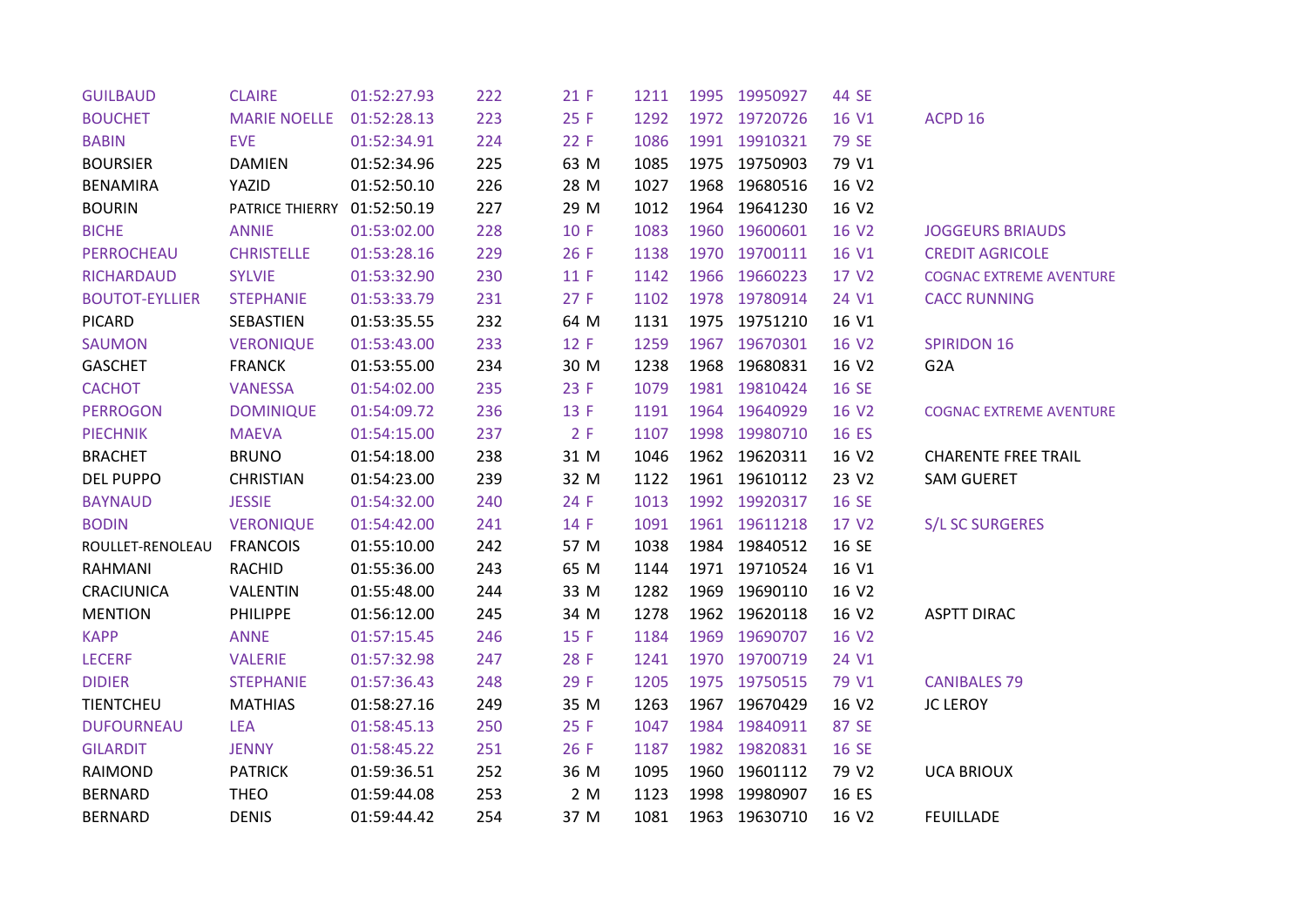| <b>CHAUMETTE</b>         | <b>CHRISTELLE</b>  | 01:59:54.12 | 255 | 30 F | 1197 | 1970 19700520 | 16 V1 |                                |         |
|--------------------------|--------------------|-------------|-----|------|------|---------------|-------|--------------------------------|---------|
| <b>CHEMINADE</b>         | <b>HERVE</b>       | 01:59:56.10 | 256 | 38 M | 1104 | 1968 19680523 | 16 V2 |                                |         |
| <b>WIESNER</b>           | <b>NATHALIE</b>    | 01:59:57.97 | 257 | 31 F | 1066 | 1972 19721027 | 16 V1 |                                |         |
| <b>RULLIER</b>           | <b>FREDERIC</b>    | 01:59:58.20 | 258 | 66 M | 1065 | 1973 19730903 | 16 V1 |                                |         |
| <b>TROUVE</b>            | <b>VANESSA</b>     | 02:00:00.10 | 259 | 32 F | 1181 | 1978 19780217 | 16 V1 |                                |         |
| <b>VOISIN</b>            | THIERRY            | 02:00:39.81 | 260 | 67 M | 1015 | 1974 19740517 | 16 V1 |                                |         |
| <b>CORNUAUD</b>          | <b>SANDRINE</b>    | 02:01:12.86 | 261 | 33 F | 1169 | 1974 19740702 | 16 V1 |                                |         |
| <b>DELANDE</b>           | <b>KATIA</b>       | 02:01:33.61 | 262 | 34 F | 1021 | 1971 19710712 | 87 V1 |                                | 1930727 |
| <b>MONSOREZ</b>          | <b>JACQUES</b>     | 02:01:33.61 | 263 | 39 M | 1112 | 1964 19640316 | 87 V2 |                                |         |
| <b>DESCHAMPS</b>         | RENAUD             | 02:01:42.20 | 264 | 58 M | 1275 | 1987 19870707 | 16 SE | <b>STADIUM</b>                 |         |
| CORRE                    | <b>BERTRAND</b>    | 02:01:42.21 | 265 | 68 M | 1308 | 1977 19770202 | V1    | <b>STADIUM</b>                 |         |
| LETESSIER                | <b>LUDOVIC</b>     | 02:01:42.46 | 266 | 69 M | 1279 | 1979 19790816 | 16 V1 | G <sub>2</sub> A               |         |
| <b>DECLERCQ</b>          | <b>DOMINIQUE</b>   | 02:01:51.81 | 267 | 16 F | 1120 | 1960 19600324 | 16 V2 | <b>EST CHARENTE ATHL</b>       | 619967  |
| <b>CASTIN</b>            | <b>FLORIAN</b>     | 02:01:52.52 | 268 | 59 M | 1161 | 1988 19880715 | 37 SE |                                |         |
| <b>CRESPEL</b>           | <b>EMMANUELLE</b>  | 02:02:20.00 | 269 | 35 F | 1233 | 1978 19780110 | 87 V1 | <b>TEAM LAVERGNE ET MOJITO</b> |         |
| <b>CHAUMETTE</b>         | <b>MARYSE</b>      | 02:04:11.77 | 270 | 17 F | 1216 | 1967 19671129 | 16 V2 |                                |         |
| <b>DARDILLAC</b>         | <b>NOEMIE</b>      | 02:05:03.25 | 271 | 27 F | 1033 | 1987 19871030 | 16 SE |                                |         |
| <b>DARDILLAC</b>         | <b>DOMINIQUE</b>   | 02:05:03.69 | 272 | 40 M | 1034 | 1965 19650109 | 16 V2 |                                |         |
| <b>BRY</b>               | <b>PATRICK</b>     | 02:05:03.84 | 273 | 7 M  | 1016 | 1957 19570906 | 16 V3 |                                |         |
| <b>CLUZEAU</b>           | <b>ELODIE</b>      | 02:05:20.89 | 274 | 28 F | 1069 | 1987 19871123 | 49 SE |                                |         |
| <b>IMBERT-LANDREAU</b>   | <b>ISABELLE</b>    | 02:05:37.93 | 275 | 18 F | 1183 | 1969 19690707 | 16 V2 |                                |         |
| <b>STRORMANN</b>         | <b>MICHELLE</b>    | 02:05:38.40 | 276 | 19 F | 1116 | 1966 19660611 | 24 V2 | <b>CACC RUNNING</b>            |         |
| <b>MANDOU</b>            | <b>CORINNE</b>     | 02:07:02.55 | 277 | 20 F | 1137 | 1969 19690211 | 16 V2 | <b>CREDIT AGRICOLE</b>         |         |
| <b>LE GUENNEC</b>        | <b>MARIE PAULE</b> | 02:08:18.27 | 278 | 3 F  | 1174 | 1957 19570504 | 16 V3 | <b>SPIRIDON 16</b>             |         |
| <b>DUDOGNON</b>          | <b>NATHALIE</b>    | 02:08:31.35 | 279 | 21 F | 1058 | 1969 19691203 | 16 V2 |                                |         |
| <b>DUDOGNON</b>          | <b>BRUNO</b>       | 02:08:31.37 | 280 | 41 M | 1057 | 1967 19670215 | 16 V2 |                                |         |
| <b>MOUSSET</b>           | <b>NATHALIE</b>    | 02:08:37.55 | 281 | 22 F | 1050 | 1965 19650609 | 17 V2 |                                |         |
| <b>LECOMTE</b>           | <b>SANDRINE</b>    | 02:09:01.74 | 282 | 36 F | 1048 | 1978 19780131 | 87 V1 |                                |         |
| <b>GIUINOT</b>           | <b>FRANCOISE</b>   | 02:09:44.94 | 283 | 4 F  | 1043 | 1957 19570224 | 24 V3 |                                |         |
| <b>LARAPIDIE</b>         | <b>VALERIE</b>     | 02:09:52.52 | 284 | 23 F | 1225 | 1967 19670430 | 16 V2 |                                |         |
| <b>MANDON</b>            | <b>STEPHANE</b>    | 02:10:22.22 | 285 | 70 M | 1133 | 1974 19741204 | 87 V1 | <b>VERNEUIL OXYGENE</b>        |         |
| <b>GIRE</b>              | <b>AURELIE</b>     | 02:10:22.56 | 286 | 29 F | 1247 | 1984 19841129 | 16 SE |                                |         |
| <b>DESVILLES BUISSON</b> | <b>STEPHANIE</b>   | 02:10:23.43 | 287 | 37 F | 1267 | 1979 19790318 | 87 V1 | <b>VERNEUIL OXYGENE</b>        |         |